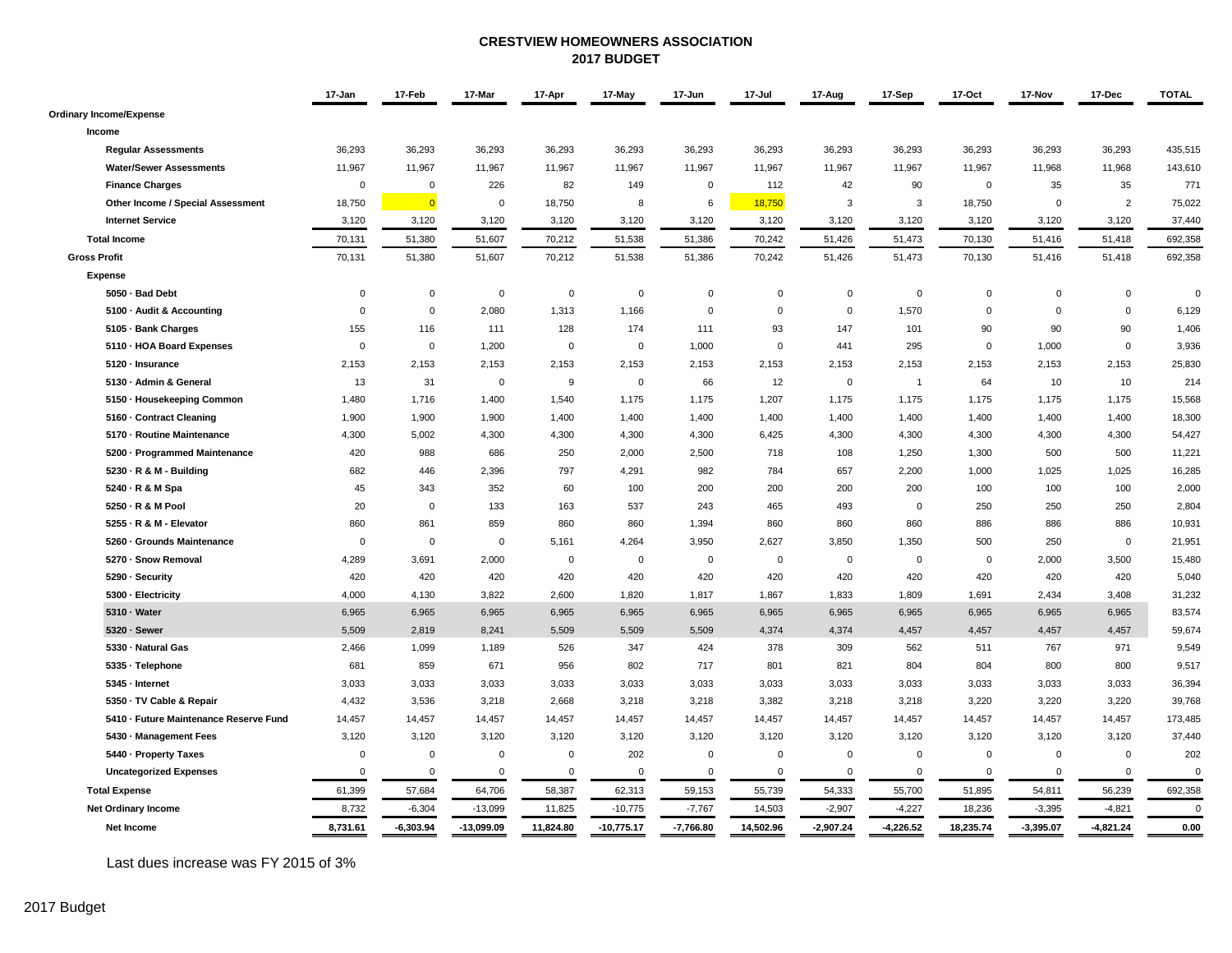### CRESTVIEW HOMEONWNERS **ASSOCIATION 2016 ACTUAL / FORECAST**

|                                        | <b>Jan 16</b> | Feb 16         | Mar 16      | <b>Apr 16</b> | May 16      | <b>Jun 16</b> | <b>Jul 16</b> | Aug 16      | Sep 16         | <b>Oct 16</b> | Nov 16      | Dec 16      | <b>TOTAL</b> |
|----------------------------------------|---------------|----------------|-------------|---------------|-------------|---------------|---------------|-------------|----------------|---------------|-------------|-------------|--------------|
| <b>Ordinary Income/Expense</b>         |               |                |             |               |             |               |               |             |                |               |             |             |              |
| Income                                 |               |                |             |               |             |               |               |             |                |               |             |             |              |
| <b>Regular Assessments</b>             | 34,278        | 34,277         | 34,277      | 34,277        | 34,277      | 34,277        | 34,277        | 34,277      | 34,277         | 34,277        | 34,277      | 34,277      | 411,329      |
| <b>Water/Sewer Assessments</b>         | 11,350        | 11,350         | 11,350      | 11,350        | 11,350      | 11,350        | 11,350        | 11,350      | 11,350         | 13,820        | 13,820      | 13,820      | 143,610      |
| <b>Finance Charges</b>                 | $\mathbf 0$   | $\Omega$       | 226         | 82            | 149         | $\Omega$      | 112           | 42          | 90             | $\mathbf 0$   | 35          | 35          | 771          |
| Other Income / Special Assessment      | 22,150        | $\overline{4}$ | $\mathbf 0$ | $\Omega$      | 8           | $\mathbf 0$   | 6             | 3           | 3              | 3             | $\mathbf 0$ | $\mathbf 0$ | 22,176       |
| <b>Internet Service</b>                | 3,120         | 3,120          | 3,120       | 3,120         | 3,120       | 3,120         | 3,120         | 3,120       | 3,120          | 3,120         | 3,120       | 3,120       | 37,440       |
| <b>Total Income</b>                    | 70,898        | 48,751         | 48,974      | 48,829        | 48,905      | 48,747        | 48,865        | 48,793      | 48,840         | 51,220        | 51,252      | 51,252      | 615,326      |
| <b>Gross Profit</b>                    | 70,898        | 48,751         | 48,974      | 48,829        | 48,905      | 48,747        | 48,865        | 48,793      | 48,840         | 51,220        | 51,252      | 51,252      | 615,326      |
| <b>Expense</b>                         |               |                |             |               |             |               |               |             |                |               |             |             |              |
| 5050 · Bad Debt                        | $\Omega$      | $\Omega$       | $\mathbf 0$ | $\Omega$      | $\Omega$    | $\Omega$      | $\Omega$      | $\mathbf 0$ | $\mathbf 0$    | $\mathbf 0$   | $\Omega$    | $\Omega$    | $\Omega$     |
| 5100 · Audit & Accounting              | $\Omega$      | $\mathsf 0$    | 2,080       | 1,313         | 1,166       | $\mathbf 0$   | $\Omega$      | $\mathbf 0$ | 1,570          | $\mathbf 0$   | $\mathbf 0$ | $\mathbf 0$ | 6,129        |
| 5105 - Bank Charges                    | 155           | 116            | 111         | 128           | 174         | 111           | 93            | 147         | 101            | 111           | 90          | 90          | 1,427        |
| 5110 - HOA Board Expenses              | $\mathbf 0$   | $\mathbf 0$    | $\mathbf 0$ | $\mathbf 0$   | $\mathbf 0$ | $\Omega$      | $\mathbf{0}$  | 441         | 444            | 1,486         | 1,374       | $\mathbf 0$ | 3,746        |
| 5120 · Insurance                       | 2,050         | 2,050          | 2,050       | 2,050         | 2,050       | 2,050         | 2,050         | 2,050       | 2,050          | 2,050         | 2,050       | 2,050       | 24,600       |
| 5130 · Admin & General                 | 13            | 31             | $\mathbf 0$ | 9             | $\mathbf 0$ | 66            | 12            | $\mathbf 0$ | $\overline{1}$ | 75            | 10          | 10          | 226          |
| 5150 · Housekeeping Common             | 1,480         | 1,716          | 1,400       | 1,540         | 1,175       | 1,175         | 1,207         | 1,175       | 1,256          | 1,466         | 1,175       | 1,175       | 15,941       |
| 5160 - Contract Cleaning               | 1,900         | 1,900          | 1,900       | 1,400         | 1,400       | 1,400         | 1,400         | 1,400       | 1,400          | 1,400         | 1,400       | 1,400       | 18,300       |
| 5170 · Routine Maintenance             | 4,300         | 5,002          | 4,300       | 4,300         | 4,550       | 4,300         | 6,425         | 4,300       | 4,300          | 4,300         | 4,300       | 4,300       | 54,677       |
| 5200 · Programmed Maintenance          | 420           | 988            | 686         | $\mathbf 0$   | 2,000       | 2,500         | 718           | $\mathbf 0$ | $\mathbf 0$    | $\mathbf 0$   | 1,150       | 1,150       | 9,613        |
| 5230 · R & M - Building                | 682           | 446            | 2,396       | 797           | 4,291       | 982           | 784           | 657         | 6,168          | 3,019         | 1,025       | 1,025       | 22,271       |
| 5240 · R & M Spa                       | 45            | 343            | 545         | 60            | $\Omega$    | 453           | 556           | $\mathbf 0$ | 1,395          | 102           | 100         | 100         | 3,699        |
| 5250 - R & M Pool                      | 20            | 0              | 133         | 163           | 537         | 243           | 465           | 493         | $\mathbf 0$    | 60            | 250         | 250         | 2,614        |
| 5255 - R & M - Elevator                | 860           | 861            | 859         | 860           | 860         | 1,394         | 860           | 860         | 860            | 886           | 886         | 886         | 10,931       |
| 5260 · Grounds Maintenance             | $\mathbf 0$   | $\Omega$       | $\mathbf 0$ | 5,411         | 4,264       | 3,950         | 2,627         | 3,850       | 2,600          | 597           | 250         | $\mathbf 0$ | 23,549       |
| 5270 - Snow Removal                    | 4,289         | 3,691          | 2,000       | $\mathbf 0$   | $\mathbf 0$ | $\mathbf 0$   | $\mathbf 0$   | $\mathbf 0$ | $\mathbf 0$    | $\mathbf 0$   | 2,000       | 3,500       | 15,480       |
| 5290 · Security                        | 420           | 420            | 420         | 420           | 420         | 420           | 420           | 420         | 420            | 420           | 420         | 420         | 5,040        |
| 5300 - Electricity                     | 3,902         | 4,029          | 3,729       | 2,537         | 1,776       | 1,773         | 1,821         | 1,788       | 1,765          | 1,650         | 2,375       | 3,325       | 30,471       |
| 5310 · Water                           | 6,795         | 6,795          | 6,795       | 6,795         | 6,795       | 6,795         | 6,795         | 6,795       | 6,795          | 6,795         | 6,795       | 6,795       | 81,536       |
| 5320 · Sewer                           | 5,375         | 2,750          | 8,040       | 5,375         | 5,375       | 5,375         | 4,267         | 4,267       | 4,349          | 4,250         | 4,349       | 4,349       | 58,120       |
| 5330 - Natural Gas                     | 2,413         | 1,076          | 1,164       | 514           | 340         | 414           | 370           | 302         | 500            | 424           | 750         | 950         | 9,217        |
| 5335 - Telephone                       | 681           | 859            | 671         | 956           | 802         | 717           | 801           | 821         | 804            | 813           | 813         | 813         | 9,552        |
| 5345 - Internet                        | 3,033         | 3,033          | 3,033       | 3,033         | 3,033       | 3,033         | 3,033         | 3,033       | 3,033          | 3,033         | 3,033       | 3,033       | 36,394       |
| 5350 · TV Cable & Repair               | 4,432         | 3,536          | 3,218       | 2,668         | 3,218       | 3,218         | 3,382         | 3,218       | 3,218          | 4,042         | 3,220       | 3,220       | 40,590       |
| 5410 - Future Maintenance Reserve Fund | 8,182         | 8,182          | 8,182       | 8,182         | 8,182       | 8,182         | 8,182         | 8,182       | 8,182          | 8,182         | 8,182       | 5,251       | 95,253       |
| 5430 · Management Fees                 | 3,000         | 3,000          | 3,000       | 3,000         | 3,000       | 3,000         | 3,000         | 3,000       | 3,000          | 3,000         | 3,000       | 3,000       | 36,000       |
| 5440 · Property Taxes                  | $\mathsf 0$   | $\Omega$       | $\mathsf 0$ | $\mathbf 0$   | 202         | $\mathbf 0$   | $\Omega$      | $\mathbf 0$ | $\Omega$       | $\mathbf 0$   | $\Omega$    | $\mathsf 0$ | 202          |
| <b>Uncategorized Expenses</b>          | $\mathbf 0$   | $\mathbf 0$    | $\mathbf 0$ | $\mathbf 0$   | $\mathbf 0$ | $\mathbf 0$   | $\mathbf 0$   | $\mathbf 0$ | $\mathbf 0$    | $\mathbf 0$   | $\mathbf 0$ | $\mathbf 0$ | $\Omega$     |
| <b>Total Expense</b>                   | 54,447        | 50,824         | 56,711      | 51,511        | 55,609      | 51,551        | 49,267        | 47,199      | 54,209         | 48,161        | 48,996      | 47,091      | 615,576      |
| <b>Net Ordinary Income</b>             | 16,452        | $-2,073$       | $-7,737$    | $-2,682$      | $-6,705$    | $-2,804$      | $-402$        | 1,593       | $-5,369$       | 3,059         | 2,256       | 4,161       | $-250$       |
| <b>Net Income</b>                      | 16,452        | $-2,073$       | $-7,737$    | $-2,682$      | $-6,705$    | $-2,804$      | -402          | 1,593       | $-5,369$       | 3,059         | 2,256       | 4,161       | $-250$       |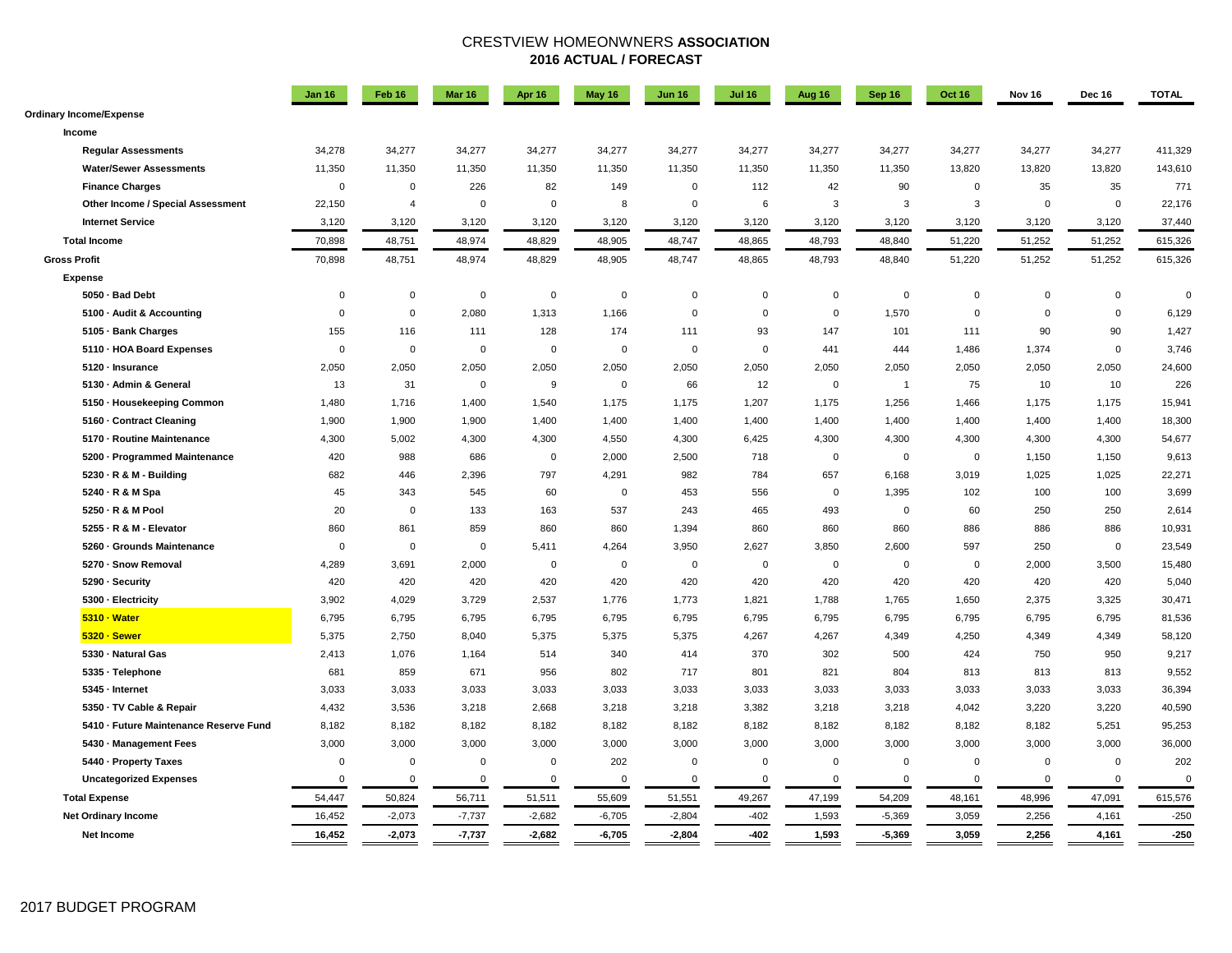## **CRESTVIEW HOMEOWNERS ASSOCIATION**

Variance Report

|                                        | 2016                   | 2016        | <b>VARIANCE</b> |           | 2016                   | 2017          |                 | <b>VARIANCE</b> |
|----------------------------------------|------------------------|-------------|-----------------|-----------|------------------------|---------------|-----------------|-----------------|
|                                        | ACTUAL FORECAST BUDGET |             | DOLLARS PERCENT |           | <b>ACTUAL FORECAST</b> | <b>BUDGET</b> | DOLLARS PERCENT |                 |
| Income                                 |                        |             |                 |           |                        |               |                 |                 |
| <b>Regular Assessments</b>             | 411,329.36             | 411,330.86  | (1.50)          | 0.0%      | 411,329.36             | 435,514.80    | 24,185.44       | 5.9%            |
| <b>Water/Sewer Assessments</b>         | 143,609.73             | 136,200.00  | 7,409.73        | 5.4%      | 143,609.73             | 143,609.73    | 0.00            | 0.0%            |
| <b>Finance Charges</b>                 | 771.18                 | 300.00      | 471.18          | 157.1%    | 771.18                 | 771.18        | 0.00            | 0.0%            |
| Other Income /Special Assessment       | 22,175.75              | 22,159.08   | 16.67           | 0.1%      | 22,175.75              | 75,022.00     | 52,846.25       | 238.3%          |
| Internet Service from CenturyLink      | 37,440.43              | 37,281.00   | 159.43          | 0.4%      | 37,440.43              | 37,440.43     | 0.00            | 0.0%            |
| <b>Total Income</b>                    | 615,326.45             | 607,270.94  | 8,055.51        | 1.3%      | 615,326.45             | 692,358.14    | 77,031.69       | 12.5%           |
| <b>Expense</b>                         |                        |             |                 |           |                        |               |                 |                 |
| 5050 - Bad Debt                        | 0.00                   | 0.00        | 0.00            | 0.0%      | 0.00                   | 0.00          | 0.00            | 0.0%            |
| 5100 - Audit & Accounting              | 6,128.69               | 6,550.00    | (421.31)        | $-6.4%$   | 6,128.69               | 6,128.69      | 0.00            | 0.0%            |
| 5105 · Bank Charges                    | 1,426.91               | 1,320.00    | 106.91          | 8.1%      | 1,426.91               | 1,405.57      | (21.34)         | $-1.5%$         |
| 5110 - HOA Board Expenses              | 3,745.72               | 1,453.80    | 2,291.92        | 157.7%    | 3,745.72               | 3,936.20      | 190.48          | 5.1%            |
| $5115 \cdot$ Legal                     | 0.00                   | 12.00       | (12.00)         | $-100.0%$ | 0.00                   | 0.00          | 0.00            | 0.0%            |
| 5120 - Insurance                       | 24,600.00              | 24,600.00   | 0.00            | 0.0%      | 24,600.00              | 25,830.00     | 1,230.00        | 5.0%            |
| 5130 - Admin & General                 | 225.65                 | 228.34      | (2.69)          | $-1.2%$   | 225.65                 | 214.15        | (11.50)         | $-5.1%$         |
| 5150 - Housekeeping Common             | 15,940.52              | 17,150.95   | (1,210.43)      | $-7.1%$   | 15,940.52              | 15,568.13     | (372.39)        | $-2.3%$         |
| 5160 - Contract Cleaning               | 18,300.00              | 16,500.00   | 1,800.00        | 10.9%     | 18,300.00              | 18,300.00     | 0.00            | 0.0%            |
| 5170 - Routine Maintenance             | 54,677.00              | 51,600.00   | 3,077.00        | 6.0%      | 54,677.00              | 54,427.00     | (250.00)        | $-0.5%$         |
| 5200 · Programmed Maintenance          | 9,612.85               | 10,164.38   | (551.53)        | $-5.4%$   | 9,612.85               | 11,220.85     | 1,608.00        | 16.7%           |
| 5220 · R & M - Electrical              | 0.00                   | 1,366.34    | (1,366.34)      | $-100.0%$ | 0.00                   | 0.00          | 0.00            | 0.0%            |
| 5230 · R & M - Building                | 22,270.93              | 20,248.70   | 2,022.23        | 10.0%     | 22,270.93              | 16,284.78     | (5,986.15)      | $-26.9%$        |
| 5240 · R & M Spa                       | 3,698.78               | 732.94      | 2,965.84        | 404.6%    | 3,698.78               | 2,000.32      | (1,698.46)      | $-45.9%$        |
| 5250 · R & M Pool                      | 2,614.25               | 2,619.04    | (4.79)          | $-0.2%$   | 2,614.25               | 2,804.25      | 190.00          | 7.3%            |
| 5255 - R & M - Elevator                | 10,931.45              | 10,500.00   | 431.45          | 4.1%      | 10,931.45              | 10,931.45     | 0.00            | 0.0%            |
| 5260 · Grounds Maintenance             | 23,548.67              | 21,532.18   | 2,016.49        | 9.4%      | 23,548.67              | 21,951.35     | (1,597.32)      | $-6.8%$         |
| 5270 · Snow Removal                    | 15,480.29              | 14,293.60   | 1,186.69        | 8.3%      | 15,480.29              | 15,480.29     | 0.00            | 0.0%            |
| 5290 - Security                        | 5,040.00               | 5,040.00    | 0.00            | 0.0%      | 5,040.00               | 5,040.00      | 0.00            | 0.0%            |
| 5300 - Electricity                     | 30,470.56              | 33,425.00   | (2,954.44)      | $-8.8%$   | 30,470.56              | 31,232.33     | 761.77          | 2.5%            |
| 5310 - Water                           | 81,535.63              | 76,800.00   | 4,735.63        | 6.2%      | 81,535.63              | 83,574.07     | 2,038.44        | 2.5%            |
| 5320 · Sewer                           | 58,120.47              | 59,400.00   | (1, 279.53)     | $-2.2%$   | 58,120.47              | 59,674.21     | 1,553.74        | 2.7%            |
| 5330 - Natural Gas                     | 9,217.25               | 10,050.00   | (832.75)        | $-8.3%$   | 9,217.25               | 9,548.69      | 331.44          | 3.6%            |
| 5335 · Telephone                       | 9,551.57               | 9,300.00    | 251.57          | 2.7%      | 9,551.57               | 9,517.00      | (34.57)         | $-0.4%$         |
| 5345 - Internet                        | 36,393.96              | 37,088.94   | (694.98)        | $-1.9%$   | 36,393.96              | 36,393.96     | 0.00            | 0.0%            |
| 5350 - TV Cable & Repair               | 40,589.96              | 40,580.39   | 9.57            | 0.0%      | 40,589.96              | 39,768.06     | (821.90)        | $-2.0%$         |
| 5410 - Future Maintenance Reserve Fund | 95,253.45              | 98,186.34   | (2,932.89)      | $-3.0%$   | 95,253.45              | 173,484.89    | 78,231.44       | 82.1%           |
| 5430 - Management Fees                 | 36,000.00              | 36,240.00   | (240.00)        | $-0.7%$   | 36,000.00              | 37,440.00     | 1,440.00        | 4.0%            |
| 5440 · Property Taxes                  | 201.90                 | 288.00      | (86.10)         | $-29.9%$  | 201.90                 | 201.90        | 0.00            | 0.0%            |
| 5500 - Income Taxes                    | 0.00                   | 0.00        | 0.00            | 0.0%      | 0.00                   | 0.00          | 0.00            | 0.0%            |
| <b>Total Expense</b>                   | 615,576.46             | 607,270.94  | 8,305.52        | 1.4%      | 615,576.46             | 692,358.14    | 76,781.68       | $-1.3%$         |
| <b>Net Ordinary Income</b>             | (250)                  | $\mathbf 0$ | (250)           | 0.0%      | (250)                  | $\mathbf 0$   | (250)           | 0.0%            |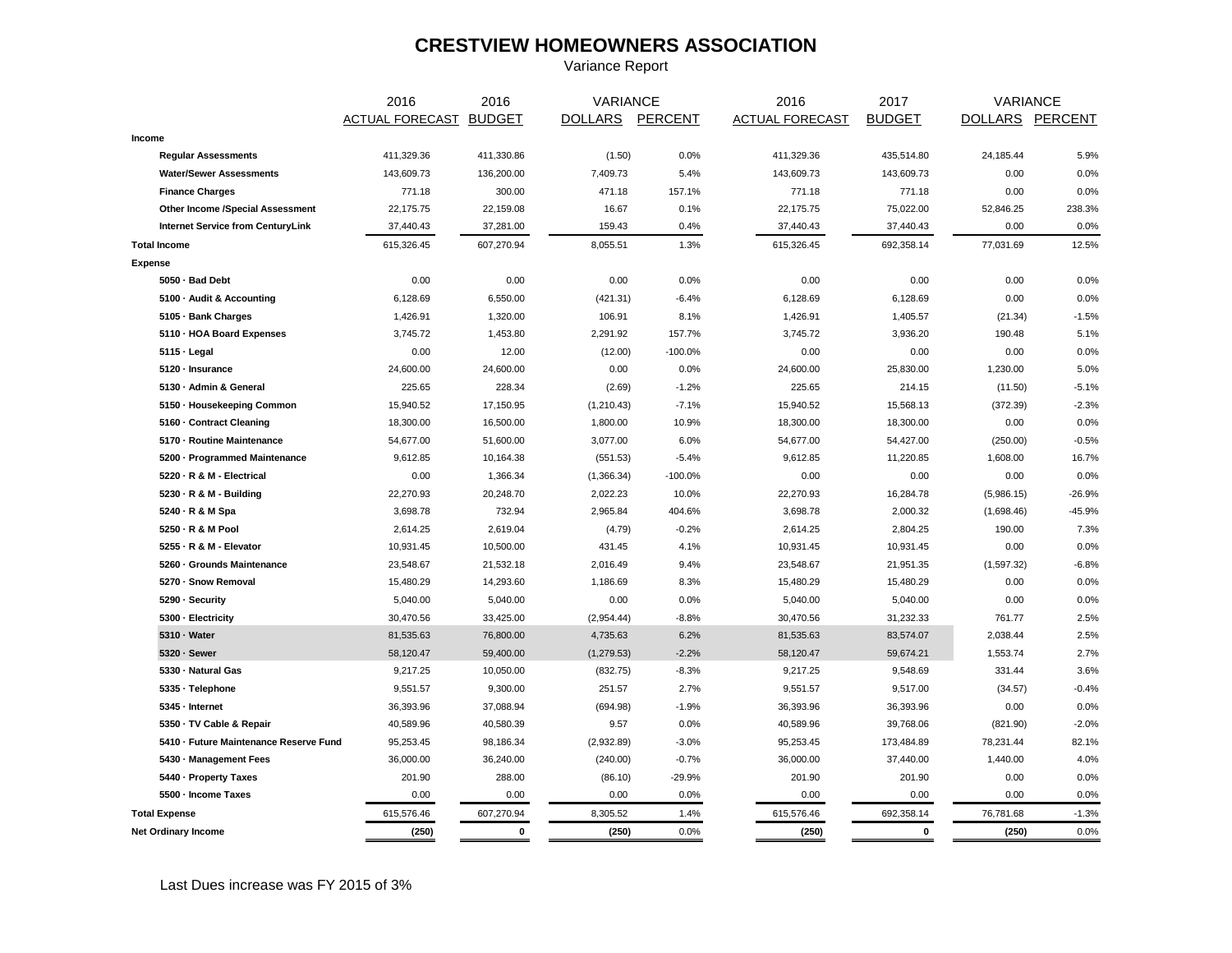# **CRESTVIEW HOMEOWNERS ASSOCIATION**

[02-Jan-17](mailto:=@NOW()#) CAPITAL RESERVE FUND

[02:51:31 PM](mailto:=@NOW()#)

Replacement Fund Expenditures for the Years 2013-2019

|                                         | <b>DESCRIPTION</b> | COST    | LIFE | AGE | <b>RESERVE</b> | 2014   | 2015   | 2016     | 2017   | 2018   | 2019   | 2020   | 2021     | 2022   |
|-----------------------------------------|--------------------|---------|------|-----|----------------|--------|--------|----------|--------|--------|--------|--------|----------|--------|
| <b>Flat Roof</b>                        |                    | 80,000  | 12   | 12  | 80,000         | 6,667  | 6,800  | 6,936    | 7,075  | 7,216  | 7,361  | 7,508  | 7,658    | 7,811  |
| Shingle Roof                            |                    | 40,000  | 20   | 12  | 24,000         | 2,000  | 2,040  | 2,081    | 2,122  | 2,165  | 2,208  | 2,252  | 2,297    | 2,343  |
| Repaint Hallways/Interiors of Garages   |                    | 22,500  |      | 5   | 37,500         | 7,500  | 7,650  | 7,803    | 7.959  | 8,118  | 8,281  | 8,446  | 8,615    | 8,787  |
| Repaint Buildings & Stain/Oil Decks (3) |                    | 74,000  | 4    | 6   | 111,000        | 18,500 | 18,870 | 19,247   | 19,632 | 20,025 | 20.425 | 20,834 | 21,251   | 21,676 |
| Repaint Buildings & Stain/Oil Decks (2) |                    | 54,000  |      | 6   | 81,000         | 13,500 | 13,770 | 14.045   | 14.326 | 14,613 | 14.905 | 15.203 | 15,507   | 15,817 |
| <b>Repaint Handrails</b>                |                    | 2,500   | 4    | 6   | 3,750          | 625    | 638    | 650      | 663    | 677    | 690    | 704    | 718      | 732    |
| <b>Replace Hall Carpet</b>              |                    | 48,560  | 10   | 8   | 38,848         | 4,856  | 4,953  | 5,052    | 5,153  | 5,256  | 5,361  | 5,469  | 5,578    | 5,690  |
| Driveways-1 1/2 inch overlay            |                    | 28,854  | 12   | 12  | 28,854         | 2,405  | 2,453  | 2,502    | 2,552  | 2,603  | 2,655  | 2,708  | 2,762    | 2,817  |
| Driveways-Seal Coat                     |                    | 8,244   | 4    | 8   | 16.488         | 2,061  | 2,102  | 2,144    | 2,187  | 2,231  | 2,276  | 2,321  | 2,367    | 2,415  |
| Replace Concrete Sidewalks/Stairs       |                    | 63,000  | 20   | 12  | 37,800         | 3.150  | 3.213  | 3.277    | 3,343  | 3.410  | 3.478  | 3.547  | 3,618    | 3,691  |
| Replace Playground Equipment            |                    | 9,000   | 15   | 12  | 7,200          | 600    | 612    | 624      | 637    | 649    | 662    | 676    | 689      | 703    |
| Pool Replastering                       |                    | 7,000   |      | 13  | 13,000         | 1,000  | 1,020  | 1,040    | 1,061  | 1,082  | 104. ا | .126   | 1,149    | 1,172  |
| Hot Tub Replastering                    |                    | 3,500   |      | 13  | 6,500          | 500    | 510    | 520      | 531    | 541    | 552    | 563    | 574      | 586    |
| Replace Bldg A & D Tub Shells Deleted   |                    |         |      | 9   |                |        |        | $\Omega$ | 0      |        | 0      | 0      | $\Omega$ |        |
| Clubhouse Pool Boilers (2)              |                    | 3,000   | 10   |     | 900            | 300    | 306    | 312      | 318    | 325    | 331    | 338    | 345      | 351    |
| <b>TOTAL</b>                            |                    | 444.158 |      |     | 486,840        | 63.663 | 64,936 | 66.235   | 67,560 | 68,911 | 70.289 | 71.695 | 73.129   | 74,592 |

| 2016                                        |           | 2017                                        |          |            |
|---------------------------------------------|-----------|---------------------------------------------|----------|------------|
| <b>ANTICIPATED REQUIRED RESERVE</b>         |           | 681,675 ANTICIPATED REQUIRED RESERVE        |          | 749,235    |
| BEG BALANCE (01/01/16)                      | 51,017    | <b>BEG BALANCE (01/01/17)</b>               | 108,133  |            |
| RESERVE MONTHLY PAYMENTS BUDGET             | 95,253    | RESERVE MONTHLY PAYMENTS                    | 173,485  |            |
| <b>INTEREST</b>                             |           | <b>PROJECTED INTEREST</b>                   |          |            |
| EXPENDITURES:                               |           | <b>EXPENDITURES: Carpet</b>                 | (27000)  |            |
| <b>EXPENDITURES: Underground Water Leak</b> | (6, 827)  | <b>EXPENDITURES: Painting</b>               | (30250)  |            |
| <b>EXPENDITURES: Roof Project</b>           | (910)     | EXPENDITURES: Seal Coat                     | (15000)  |            |
| <b>EXPENDITURES: Fire Panel</b>             | (17,580)  | EXPENDITURES: Crawford                      | (1964)   |            |
| <b>EXPENDITURES:</b>                        |           | <b>EXPENDITURES: Trex Product</b>           | (9000)   |            |
| <b>EXPENDITURES: Heat Tape</b>              | (12, 570) | <b>EXPENDITURES: Security Cameras</b>       | (10,000) |            |
| <b>EXPENDITURES:</b>                        |           | <b>EXPENDITURES: Window Replacement</b>     | (16,000) |            |
| <b>EXPENDITURES:</b>                        |           | EXPENDITURES: Plumbing Drain                | (23,000) |            |
| <b>EXPENDITURES:</b>                        |           | <b>EXPENDITURES: Flat Roofs</b>             | (15,000) |            |
|                                             |           |                                             |          |            |
| 2016 PROFIT / (LOSS) Forecast               | $-250$    | 2017 PROFIT / (LOSS)                        |          |            |
| ANTICIPATED ENDING BALANCE (12/31/16)       |           | 108,133 PROJECTED ENDING BALANCE (12/31/17) |          | 134,404    |
| OVER/(UNDER) FUNDED                         |           | -573,541 OVER/(UNDER) FUNDED                |          | $-614,830$ |
|                                             |           |                                             |          |            |
|                                             |           | 0.1586291                                   |          | 0.1793889  |